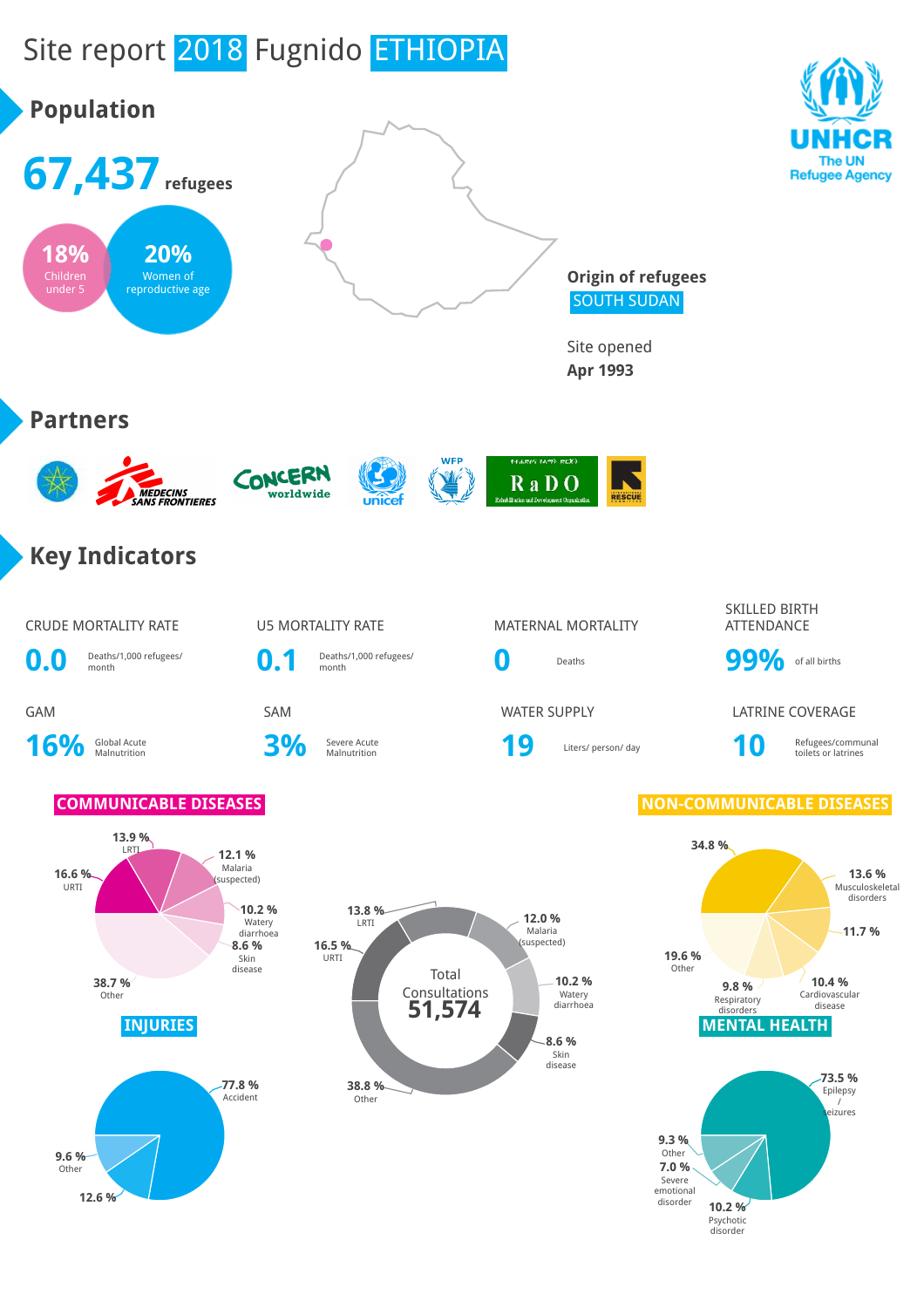### **Public Health**

| <b>HEALTH STAFFING</b>                                      | <b>INDICATOR</b> | <b>STANDARD</b> |           | <b>MORBIDITY</b>                                 | <b>INDICATOR</b> | <b>STANDARD</b> |   |
|-------------------------------------------------------------|------------------|-----------------|-----------|--------------------------------------------------|------------------|-----------------|---|
| Number of medical doctors                                   |                  | 1: 50,000       | ☺         | Incidence of malaria among children under        | 4                |                 |   |
| Number of qualified nurses                                  | 27               | $1:$ < 10,000   | ◙         | Incidence of watery diarrhoea among              | 27               |                 |   |
| Number of community health workers                          | 125              | 1: 1,000        | ◙         | children under 5                                 |                  |                 |   |
| <b>ACCESS AND UTILIZATION</b>                               | <b>INDICATOR</b> | <b>STANDARD</b> |           | Incidence of pneumonia among children<br>under 5 | 27               |                 |   |
| Consultations per trained clinician per day                 | 15               | < 50            | ◙         | Incidence of pneumonia among over 5              | 9                |                 |   |
| Health utilisation rate (new visits / refugee /             | 0.6              | $1 - 4$         | Ø         | Tuberculosis success rate                        | 90%              | < 90%           | ◙ |
| year)<br>Proportion of host population consultations        | 8%               |                 |           | Were any MDR/X-TB cases diagnosed among<br>PoCs? | <b>No</b>        | <b>No</b>       | ☺ |
| <b>MORTALITY</b>                                            | <b>INDICATOR</b> | <b>STANDARD</b> |           | VACCINATION                                      | <b>INDICATOR</b> | <b>STANDARD</b> |   |
| <b>Crude Mortality Rate</b><br>(CMR) (/1000/month)          | 0.0              | < 0.75          | Ø         | Full vaccination coverage                        | 99%              | $< 95\%$        |   |
| <b>Under-five Mortality Rate</b><br>(U5MR) (/1000/month)    | 0.1              | < 1.5           | $\bullet$ | Measles vaccination coverage                     | 98%              | < 95%           | ▲ |
| <b>Infant Mortality Rate</b><br>(IMR) (/1000 livebirths)    | 0.7              | < 30            | $\bullet$ | Source of vaccination data                       | <b>HIS</b>       |                 |   |
| <b>Neonatal Mortality Rate</b><br>(NNMR) (/1000 livebirths) | $\mathbf{0}$     | < 20            | $\bullet$ | <b>IN-PATIENT DEPARTMENT (IPD)</b>               | <b>INDICATOR</b> | <b>STANDARD</b> |   |
| <b>OUTBREAK ALERT AND RESPONSE</b>                          | <b>INDICATOR</b> | <b>STANDARD</b> |           | Average length of stay (days)                    | 2.2              |                 |   |
| Proportion of outbreaks investigated within 48<br>hours     |                  | 100%            |           | Case fatality rate                               | 0.0              |                 |   |
| Number of outbreaks reported                                | $\mathbf{0}$     |                 |           | Hospitalisation rate                             | 8.3              | $50 - 150$      | Ø |

### **Reproductive Health**

| <b>ANTENATAL CARE</b>                                                                     | <b>INDICATOR</b> | <b>STANDARD</b> |   | <b>FAMILY PLANNING</b>                                                      | <b>INDICATOR</b> | <b>STANDARD</b> |  |
|-------------------------------------------------------------------------------------------|------------------|-----------------|---|-----------------------------------------------------------------------------|------------------|-----------------|--|
| Antenatal care coverage                                                                   | 75%              | > 90%           | Ω | Contraceptive prevalence rate                                               | 62%              | $\geq 30\%$     |  |
| Coverage of antenatal tetanus vaccination                                                 | 79%              | > 95%           |   | Source of contraceptive prevalence data                                     | <b>HIS</b>       |                 |  |
| <b>DELIVERY CARE</b>                                                                      | <b>INDICATOR</b> | STANDARD        |   | SEXUAL AND GENDER-BASED VIOLENCE (SGBV)                                     | <b>INDICATOR</b> | <b>STANDARD</b> |  |
| Proportion of births attended by skilled<br>personnel                                     | 99%              | $\geq 90\%$     |   | Total number of reported rapes                                              | $\Omega$         |                 |  |
| Proportion of births conducted by caesarean<br>section                                    | 0%               | $5 - 15%$       | ☺ | Proportion of eligible rape survivors provided<br>with PEP within 72 hours  |                  | 100%            |  |
| Proportion of newborn infants with low birth<br>weight (<2500 gs) (weighed within 72 hrs) | 1%               | < 15%           |   | Proportion of eligible rape survivors provided<br>with ECP within 120 hours |                  | 100%            |  |
| Proportion of teenage pregnancies                                                         | 5%               |                 |   | SEXUALLY TRANSMITTED INFECTIONS (STIS)                                      | <b>INDICATOR</b> | <b>STANDARD</b> |  |
| Still birth rate (/1000 total births / month)                                             |                  |                 |   | Number of genital ulcer diseases                                            | 61               |                 |  |
| Number of maternal deaths                                                                 | 0                |                 |   | Number of Pelvic Inflammatory diseases                                      | 28               |                 |  |
| Proportion of maternal deaths investigated<br>within 48 hours                             |                  | 100%            |   |                                                                             |                  |                 |  |